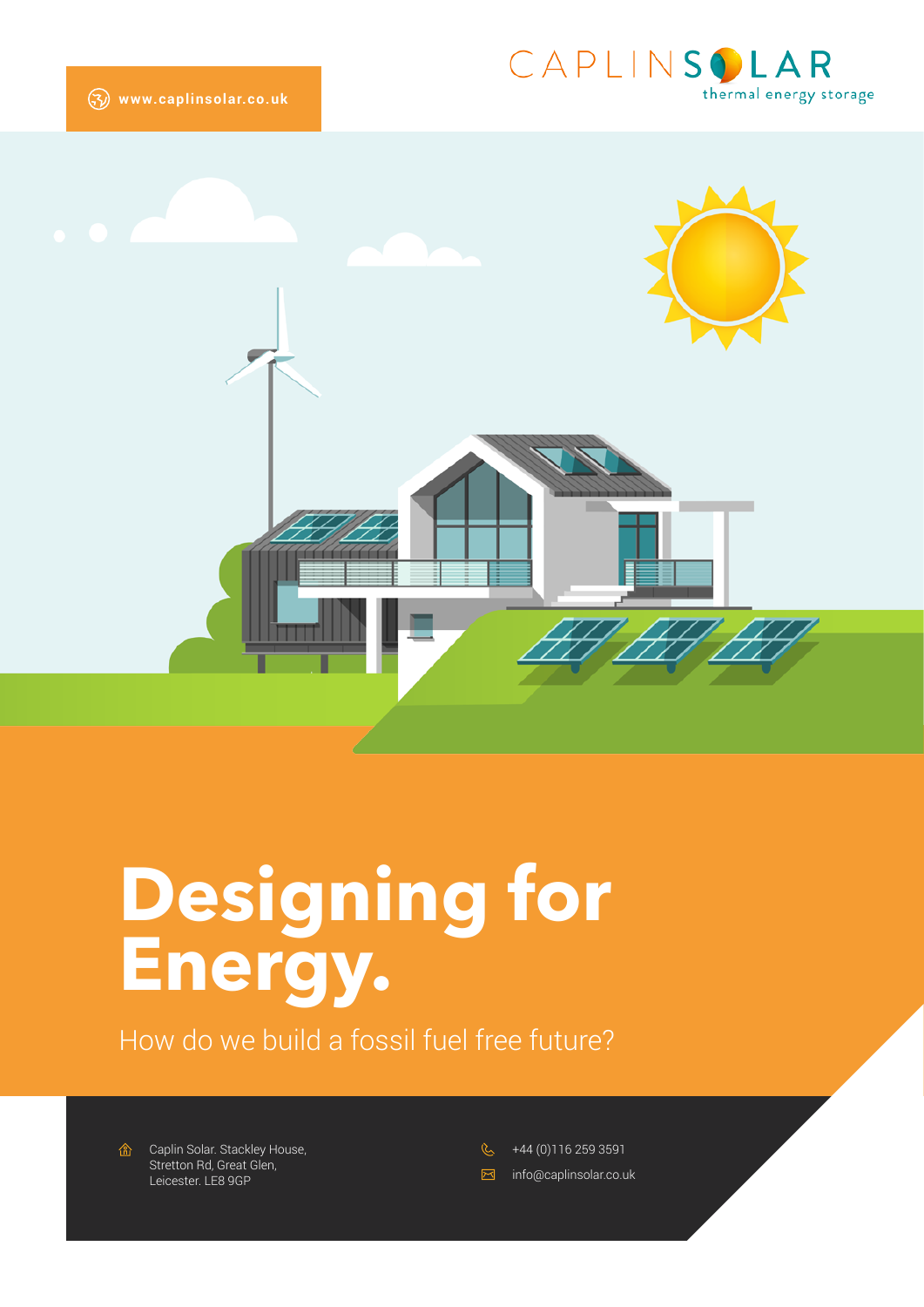# **Switching on to solar heat.**

**Around 90% of UK homes use fossil fuels for heating and hot water.**

**Heating is the UK's biggest source of carbon emissions. Decarbonising heat is key to achieving Net Zero.**

**It is essential that we prevent expansion of fossil fuel heating and find renewable and sustainable solutions to powering our homes. As the UK commits to Net Zero CO2 emissions by 2050 we must work toward building carbon free communities by shifting demand to high efficiency and integrated energy solutions with net zero emissions.**

#### **Decarbonisation through electrification of heat.**

The Future Homes Standard is expected to phase out fossil fuel heating installations from new-build homes by 2025, with heat pumps being cited as a good way to heat a home effectively and efficiently using electricity.

#### **On-site generation: a step away from grid-dependence.**

CO2 emissions have been slashed from grid electricity as we increase renewable generation, but the carbon content still remains high, and relying on power from the grid for the energy-intensive process of heating our homes would be very expensive.

As we make this shift from fossil fuels to the electrification of both heating and transport, we will inevitably add substantial load to the UK electrical grid. The limitations of the UK's present electricity-network capacity and the costs and time associated with upgrades to infrastructure and storage could prove to be a serious obstacle.

There has been a lot of focus on solar PV, but this technology converts only visible light into electricity. Most of the sun's energy reaches the earth as heat or infra-red radiation. Hybrid PV-T panels capture both forms of energy.

Seasonal imbalance remains a challenge for solar generation. A viable system requires energy storage.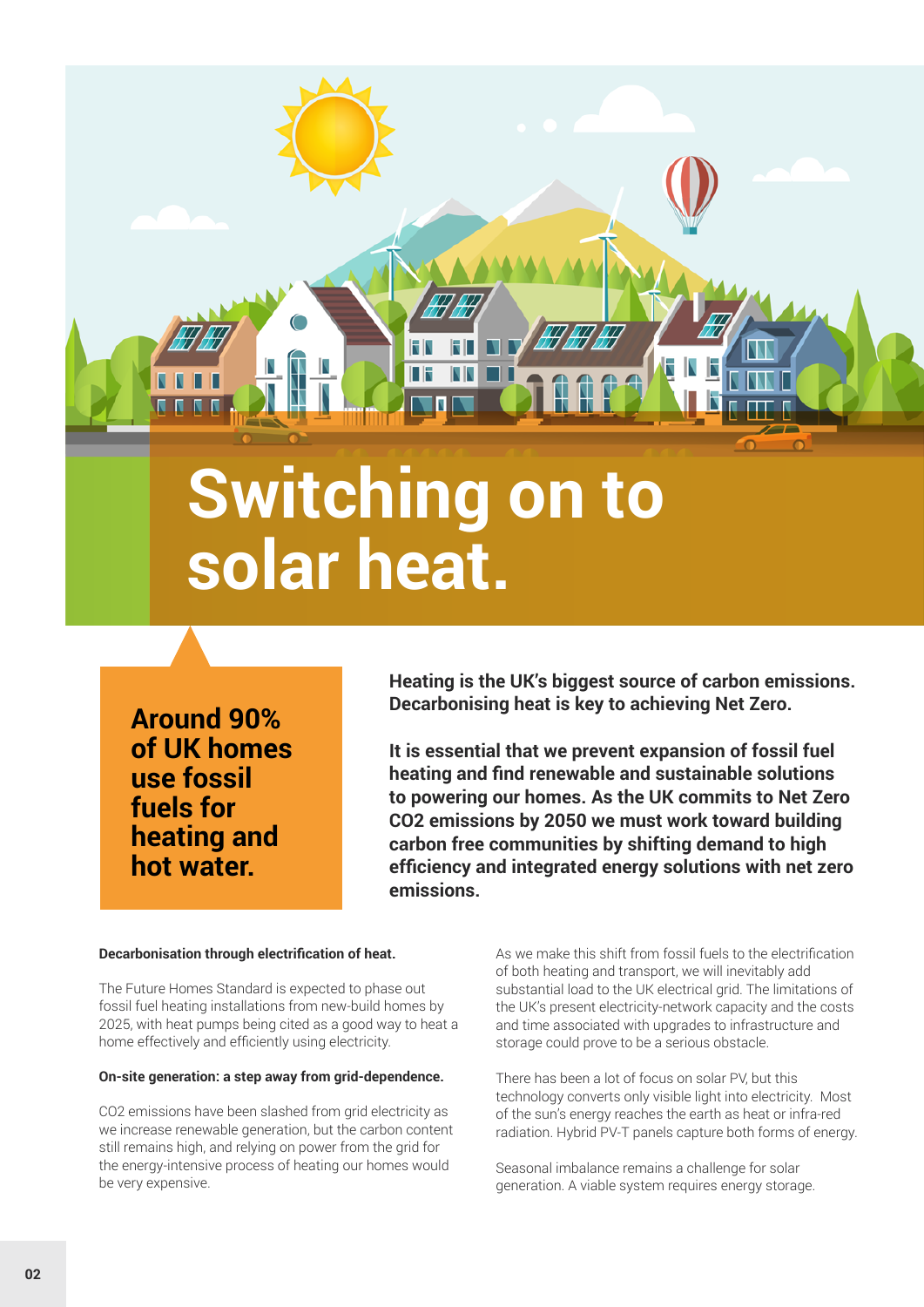### **Thermal storage – A breakthrough in energy efficient housing.**

Domestic thermal storage could be key to the long-term solution for the industry. CAPLIN SOLAR'S Earth Energy Bank is an interseasonal thermal storage technology that can meet a home's full annual hot water and heating requirements using just solar energy. The system stores heat in warmer months so that it can be used during colder times of the year.



#### **The system consists of three core components:**



# **SOLAR GENERATION**

Advanced solar energy capture, collecting both electrical and thermal energy, using hybrid PVT arrays.



## **THERMAL STORAGE**

Capiln Solar's patented EARTH ENERGY BANK provides inter-seasonal energy storage within the footprint of the building.



# **HEAT RECOVERY**

Energy recovery using a conventional ground source HEAT PUMP, within a system that enhances its efficiency.

### **Integrated solar technology for new homes.**

Hybrid photovoltaic-thermal (PVT) panels collect thermal energy and generate electricity. The heated fluid from the panels is pumped through the Earth Energy Bank, a matrix of shallow bores that sit within the footprint of the house. In winter the stored heat is extracted using a Ground Source Heat Pump. A sophisticated controller manages the flow of energy within the integrated system determining the best energy source to meet demand.

#### **A system centred on enhancing efficiency.**

Ground Source Heat Pumps are one of the most efficient ways to decarbonise heat. When combined with thermal storage the valuable opportunities for GSHP deployment are massively increased.

The Earth Energy Bank is simple, quick to install, and inexpensive. It requires no additional land to be excavated, no costly equipment to be used. It is contained within the building's foundations, making it ideal for use in multi-occupancy developments and housing estates.

The combination of technologies within this system significantly boosts the standard operating performance of both the PVT panels and Ground Source Heat Pump. The higher source temperature enhances the performance of the GSHP and advanced cooling of the panels results in higher electrical output and less heat loss through thermal radiation.

This multi-award winning system is scalable and economical. First installed in 2013 in a highly successful demonstrator, the Solar House, it is the product of 9 years of Research & Development and has been independently studied by world leading energy research institute, IESD.

Earth Energy Banks are now powering houses nationwide and are currently being installed in a 47 home energy positive commuter village in Northants.